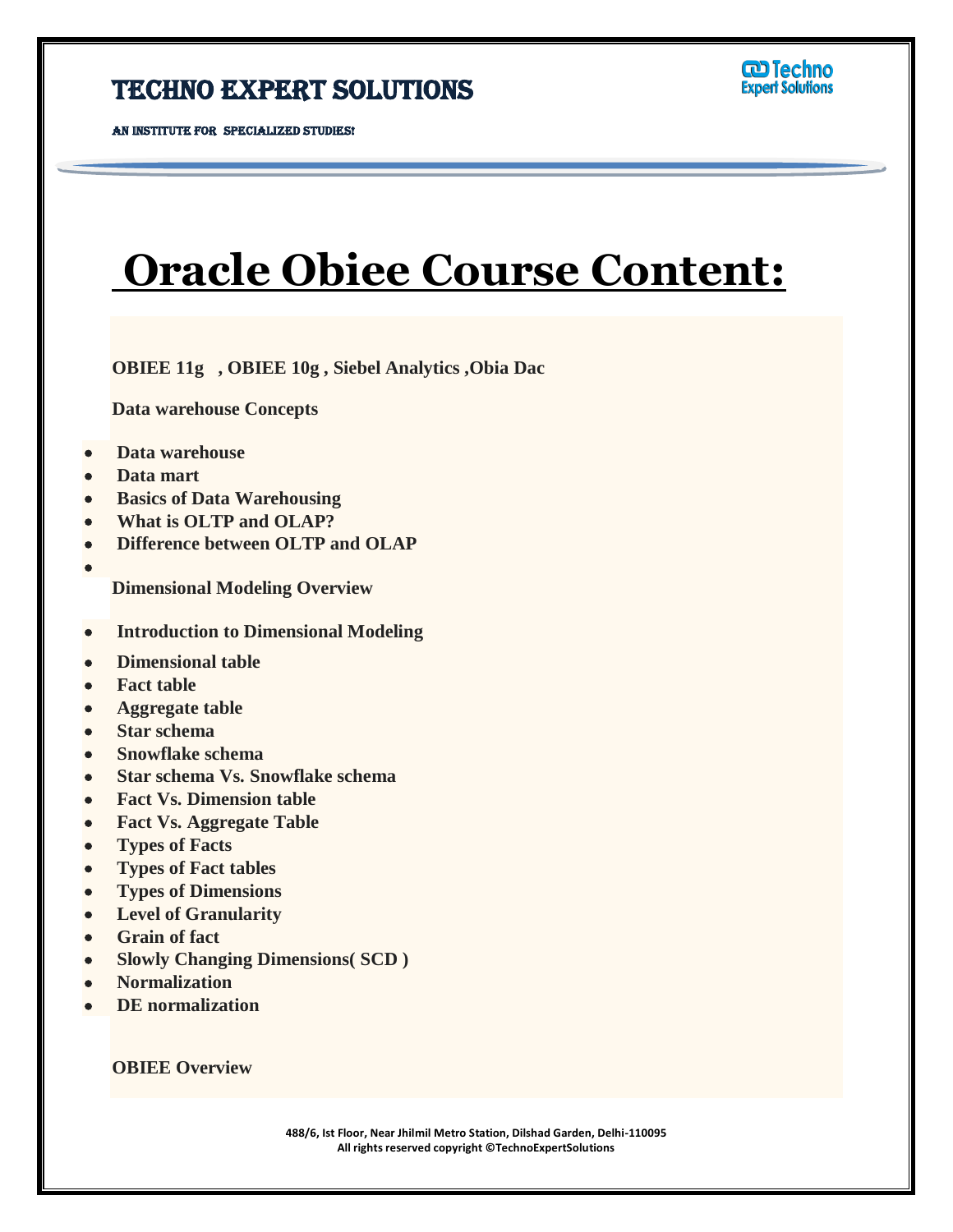AN INSTITUTE FOR SPECIALIZED STUDIES!



- **Introduction to Siebel Analytics**
- **Introduction to OBIEE 10 G**
- **What is Obiee?**
- **Advantages of Obiee**
- **End to End Life Cycle of Obiee**
- **Types of Reports**
- **Types of Applications**
- **Components OF Obiee**
- **Client Components Of Obiee**
- **Obiee Architecture**
- **Difference between Obiee 10g and Siebel Analytics**
- **Difference between Obiee 10g**

**Repository Basics**

- **What is Meta data?**
- **Creating a Repository using BI Administration Tool**
- **Physical, Business Model and Mapping, and presentation layers**
- **Properties of repository objects**
- **Online Mode and Offline Mode**

**Building the Physical Layer of a Repository**

- **Physical Layer from Relational Data Sources**
- **Database Objects**
- **Setting Up and Properties of Connection Pools**
- **Physical Tables**
- **Alias Tables**
- **Physical Layer Folders**
- **Physical Joins**
- **Defining Physical Foreign Keys and Joins**
- **Using Database**
- **Viewing Data in Physical Tables or Columns**
- **Creating and Editing a Column in a Physical Table**
- **Fragmented Data**
- **Primary Key and Foreign Key Relationships**
- **Complex Joins**

**488/6, Ist Floor, Near Jhilmil Metro Station, Dilshad Garden, Delhi-110095 All rights reserved copyright ©TechnoExpertSolutions**

Ī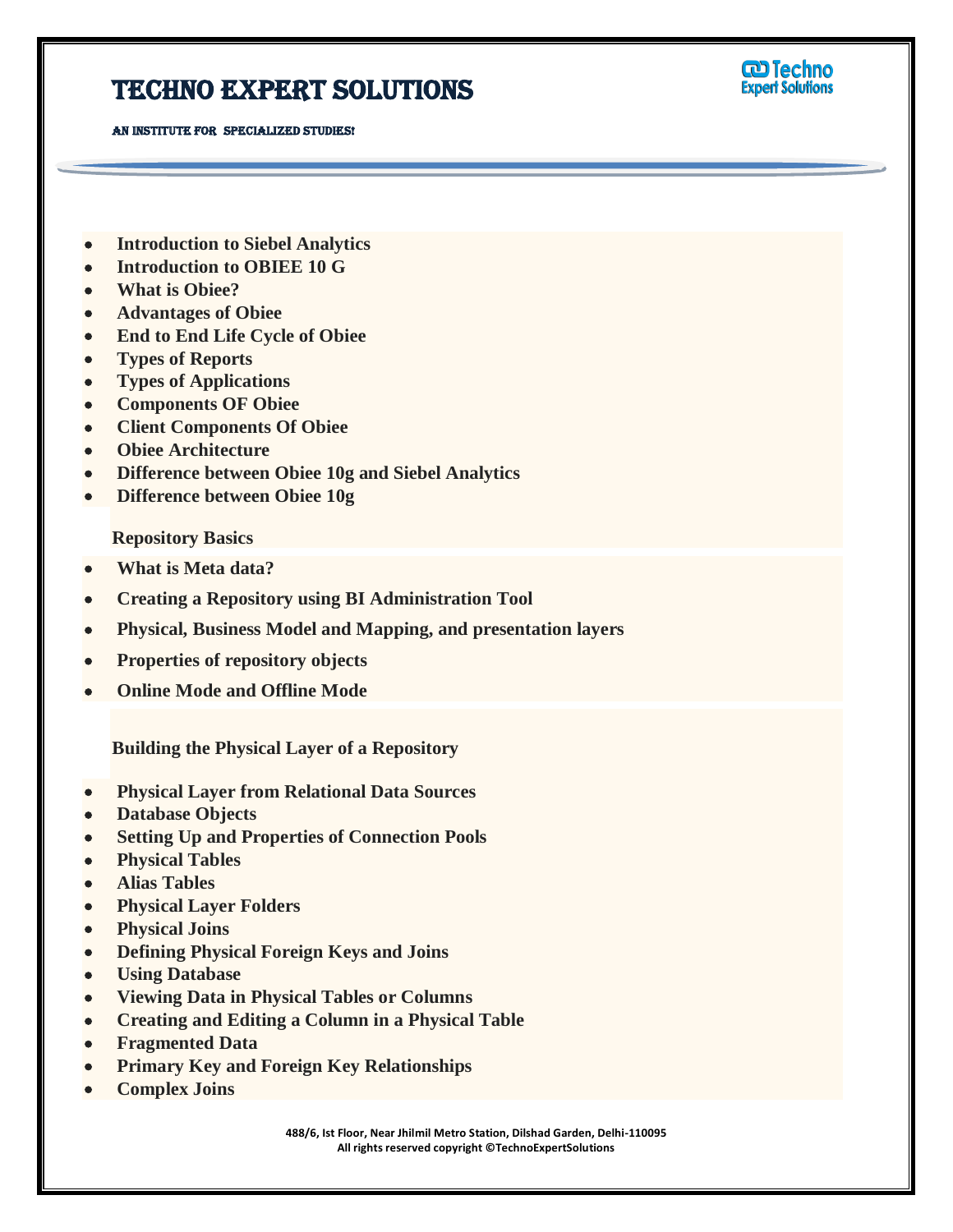AN INSTITUTE FOR SPECIALIZED STUDIES!



 **Opaque Views**

**Business Model and Mapping Layer**

- **Business Model Objects**
- **Duplicate Business Model and Presentation Catalog**
- **Creating and Administering Logical Tables**
- **Creating and Administering Logical Columns**
- **Creating and Administering Logical Table Sources (Mappings)**

Ī

- **Dimensions and Hierarchical Levels**
- **Process of Creating and Administering Dimensions**
- **Unbalanced (Ragged) and Skip-Level Hierarchies**
- **Parent-Child Hierarchies**
- **Subject Areas for Logical Stars and Snowflakes**
- **Display Folders**
- **Logical Joins**
- **Level Based Measures**
- **Aggregation Navigation**
- **Time Series Function**

**Presentation Layer**

- **About the Presentation Layer**
- **Creating and Customizing the Presentation Layer**
- **Working with Subject Areas**
- **Working with Presentation Tables and Columns**
- **Working with Presentation Hierarchies and Levels**
- **Setting Permissions for Presentation Layer Objects**
- **Creating Aliases (Synonyms) for Presentation Layer Objects**
- **Controlling Presentation Object Visibility**

 **Utilities and Wizards**

**Advantages of Caching Cache Manager**

- **Using the Cache Manager**
- **Monitoring and Managing the Cache**

**488/6, Ist Floor, Near Jhilmil Metro Station, Dilshad Garden, Delhi-110095 All rights reserved copyright ©TechnoExpertSolutions**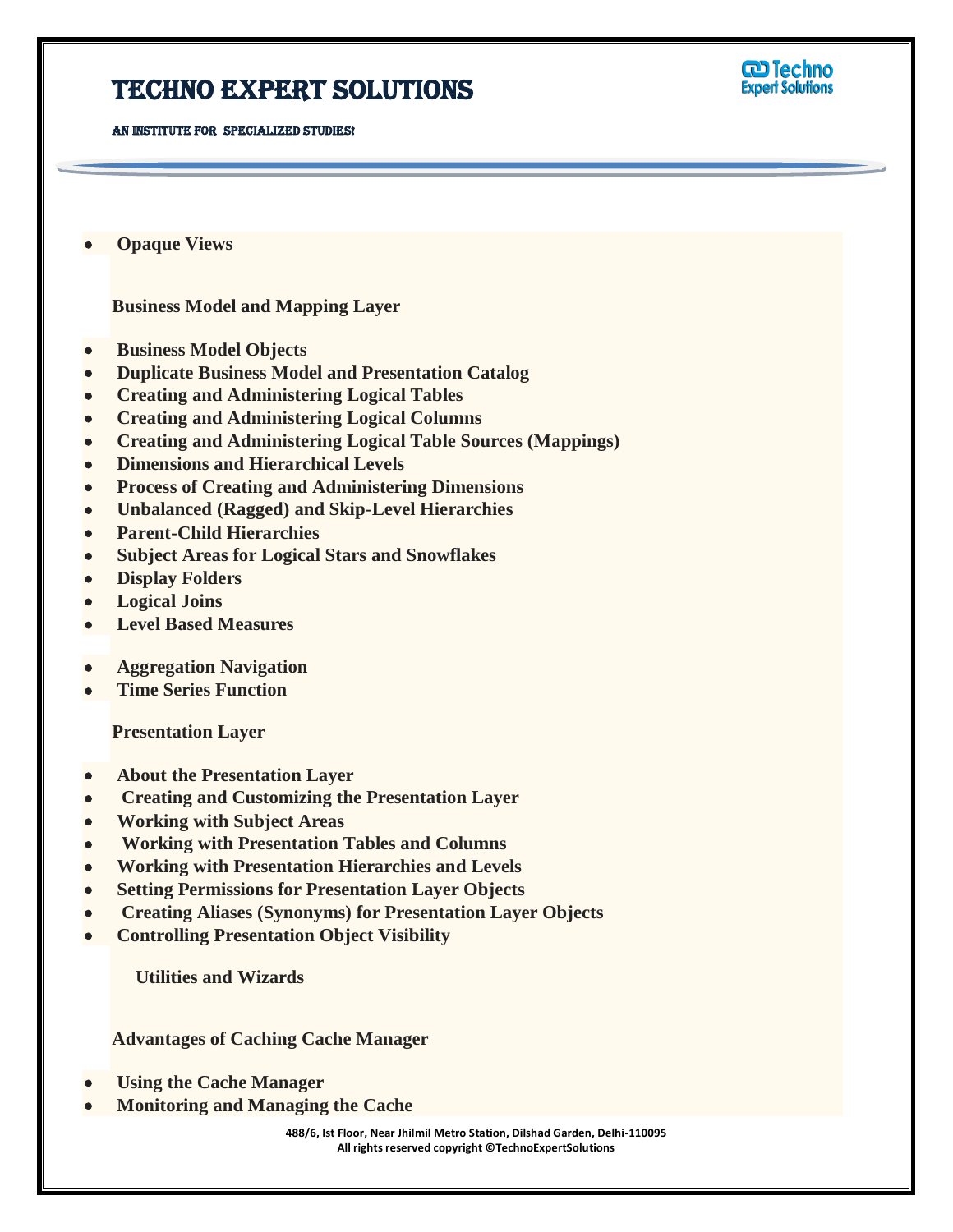## TECHNO EXPERT SOLUTIONS



AN INSTITUTE FOR SPECIALIZED STUDIES!

 **Purging and Maintaining Cache**

**Config Files**

- **Nqs Config**
- **Nqs Server**
- **Nqs Query**
- **Instance Config**

#### **Variables**

- **Variable**
- **Repository Variables**
- **Static and Dynamic**
- **Session Variables**
- **System and Non System Variables**
- **Initialization Blocks**
- **Row Wise Initialization**

#### **Security**

- **Data level Security**
- **Object Level Security**
- **Authentication**
- **Authorization**
- **Users and Groups**

**Types Of Authentication**

- **LDAP Authentication**
- **External Table Authentication**

**488/6, Ist Floor, Near Jhilmil Metro Station, Dilshad Garden, Delhi-110095 All rights reserved copyright ©TechnoExpertSolutions**

Ī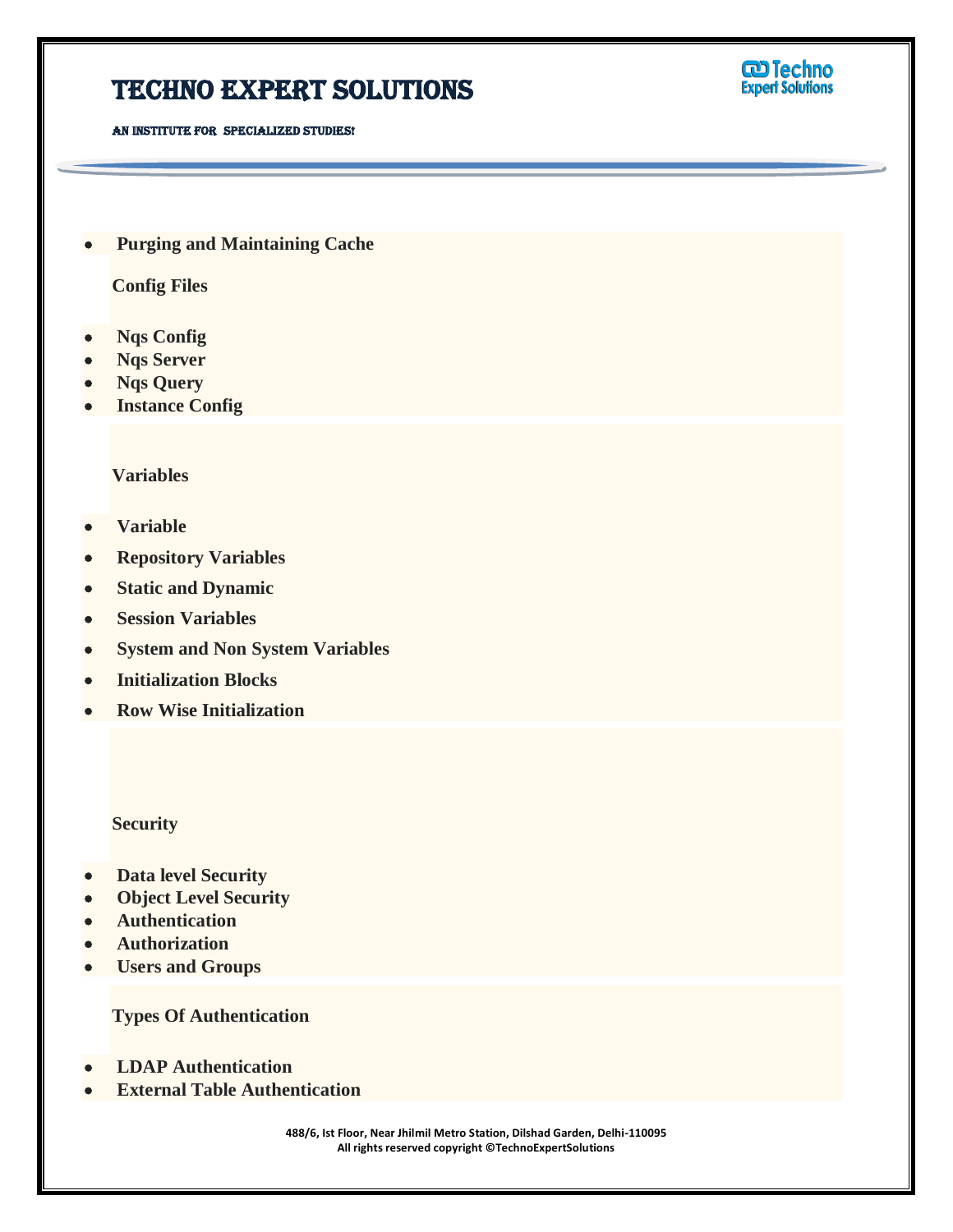AN INSTITUTE FOR SPECIALIZED STUDIES!

**CD** Techno **Expert Solutions** 

- **Database Authentication**
- **Oracle BI Delivers and Database Authentication**
- **Oracle BI Server User Authentication**

**Analysis**

- **Types of Views**
- **Column Properties**
- **Filters**

**Dashboards**

- **Dashboard Page**
- **Dashboard Objects**
- **Actions and Conditions**
- **Kpi and Scorecard**

**Prompts**

- **: Inline and Dashboard Prompts**
- **Column Prompt**
- **Image Prompt"**
- **Currency Prompt"**
- **Variable Prompt**
	- **Administering Oracle Business Intelligence Presentation Catalog**
	- **Maintaining the OracleBI Presentation Catalog**
	- **Maintaining security**
	- **Understanding security inheritance**

**Using Oracle Business Intelligence Delivers**

- **Building alerts**
- **Building Agents**
- **Introduction to OracleBI Scheduler**

### **MUDE(Multiuser Development Environment)**

**Catalog manager**

- **Other Feature we provide:**
- **FAQS**
- **Realtime Repositories**
- **Concentration on performance tuning**
- **Real time scenarios**

**488/6, Ist Floor, Near Jhilmil Metro Station, Dilshad Garden, Delhi-110095 All rights reserved copyright ©TechnoExpertSolutions**

Ī